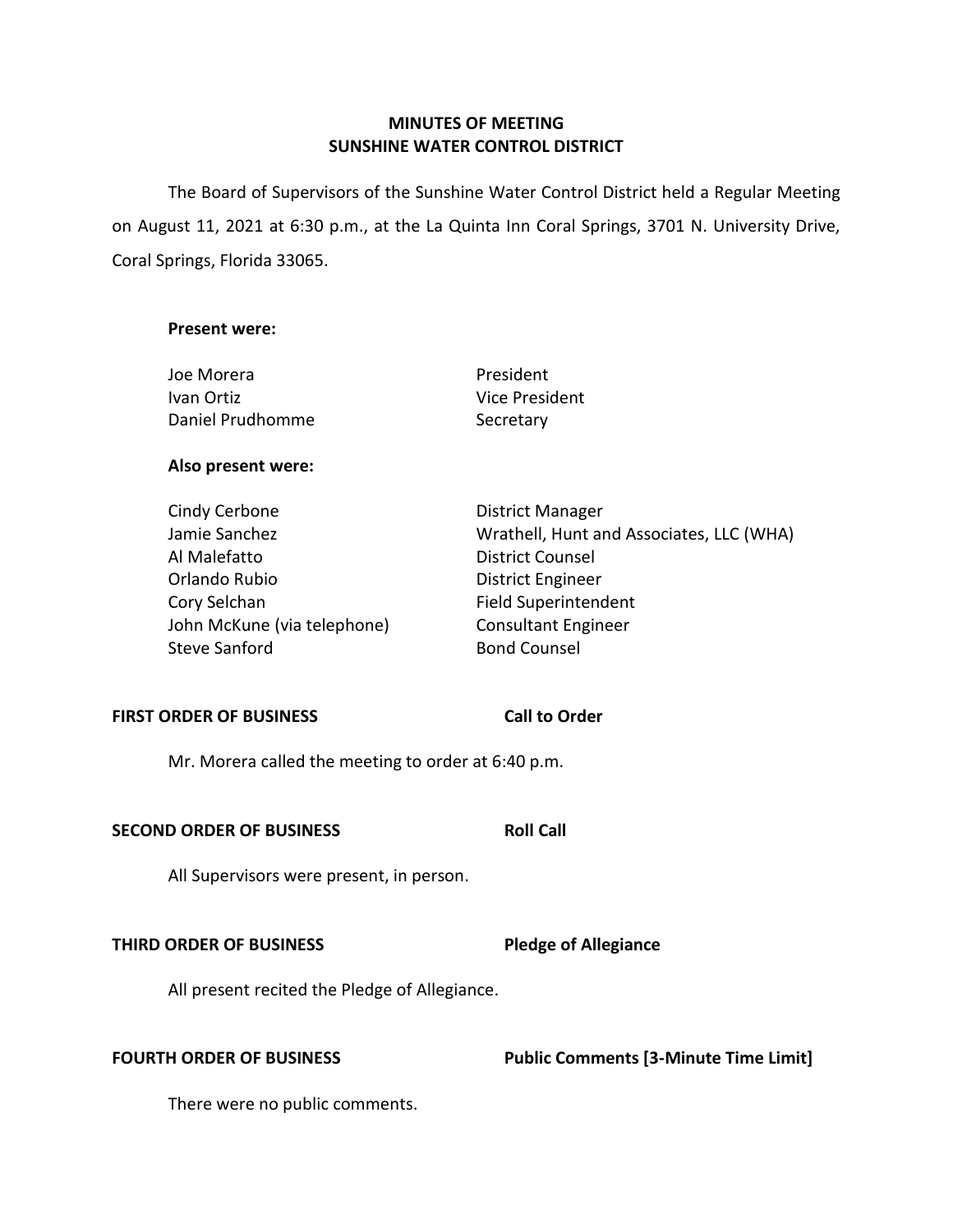#### **Acceptance Statements as of June 30, 2021 FIFTH ORDER OF BUSINESS Acceptance of Unaudited Financial**

 Ms. Cerbone presented the Unaudited Financial Statements as of June 30, 2021. The FY2021 bond refinancing information would be reflected in the August financial statements, as the refinancing was completed in July. She noted the District was running under budget because there were no opportunities for capital projects.

 **On MOTION by Mr. Prudhomme and seconded by Mr. Ortiz, with all in favor, the Unaudited Financial Statements as of June 30, 2021, were accepted.** 

## SIXTH ORDER OF BUSINESS **Approval of July 14, 2021 Regular Meeting Minutes**

Mr. Morera presented the July 14, 2021 Regular Meeting Minutes. The following change was made:

Line 106: Change "Mr. Lear's" to "Mr. Amir Watynski's"

 **On MOTION by Mr. Prudhomme and seconded by Mr. Ortiz, with all in favor, the July 14, 2021 Regular Meeting Minutes, as amended, were approved.** 

## **SEVENTH ORDER OF BUSINESS Supervisors' Communications**

 Mr. Morera stated the District was prepared for the expected storm. He shared information regarding the City's upcoming Budget Academy, to be held via Zoom on August 23, 2021.

## **EIGHTH ORDER OF BUSINESS** Staff Reports

## **A. District Counsel:** *Lewis, Longman & Walker, P.A.*

Mr. Malefatto reported the following:

 ➢ The Florida Legislature passed House Bill 53, which would require all Special Districts and local governments to provide a 20-year needs analysis for their stormwater systems; with the first one due by June 30, 2022. The Broward County Water Resources Technical Advisory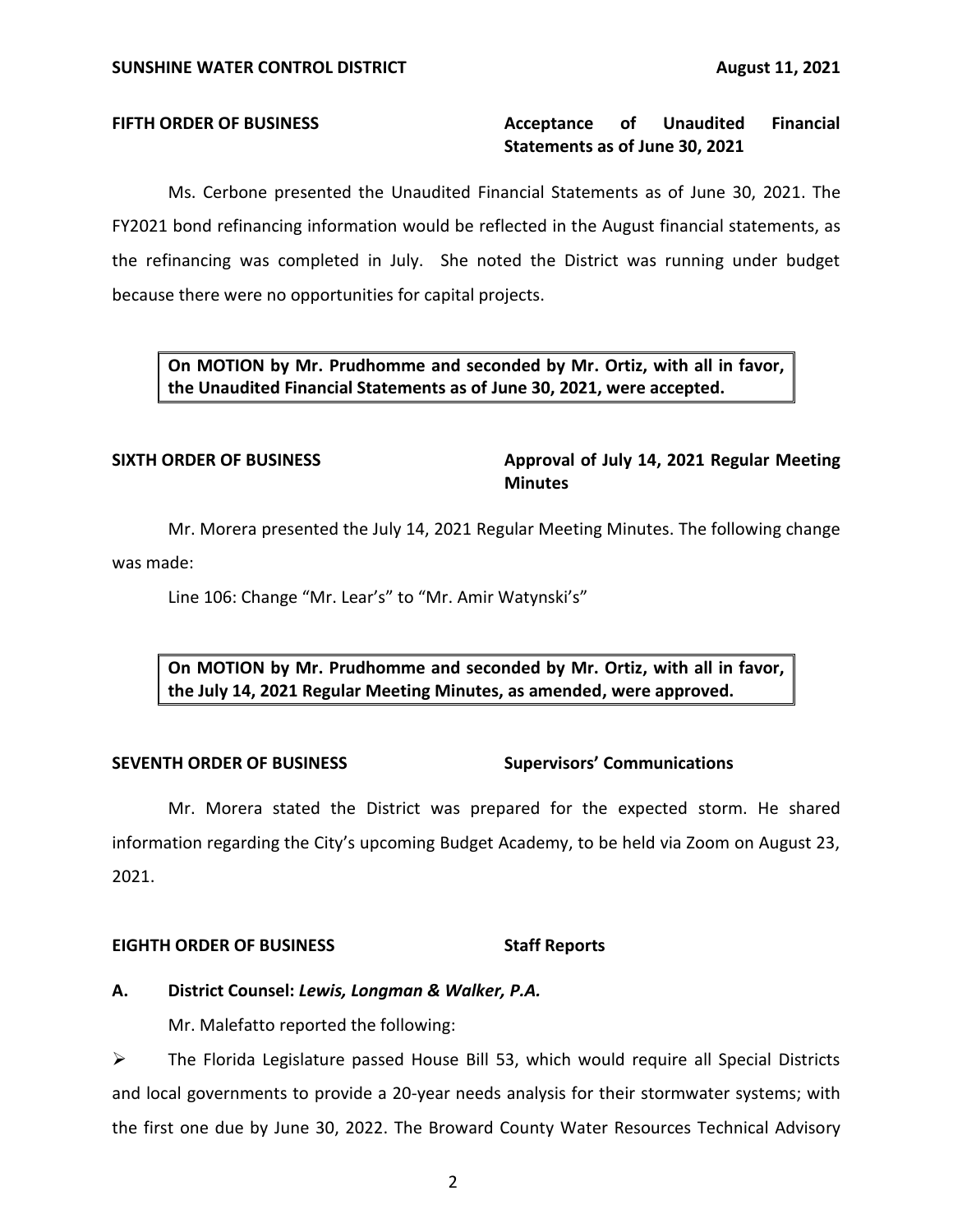#### **SUNSHINE WATER CONTROL DISTRICT AUGUST 2021**

 provided to Staff would be emailed to Board Members wishing to attend. Committee would deliver a presentation at its virtual meeting on August 20, 2021; information

 $\triangleright$  Mr. Capko would attend the September meeting in his place.

 $\triangleright$  Staff was contacted by Mr. Robbins, Attorney for The Briarwood Club Condominium, regarding a water body he believed the District should maintain; however, the plat showed that the water body in question is not on District property. An email was sent to Mr. Robbins and no further communications were received so the matter may be resolved.

 Mr. Selchan stated that the water body is a little ditch between Thunderbird Villas and ditch was cleaned or sprayed, which would be considered a courtesy treatment. Discussion ensued regarding the plat and the water body, which is completely within Briarwood's Briarwood and, while it is not the District's responsibility, it was likely that, over the years, the property.

## **B. District Engineer:** *Craig A. Smith & Associates*

## **I. Presentation: Monthly Engineer's Report**

Mr. Rubio presented the Monthly Engineer's Report. He reported the following:

 ➢ Pump Stations 1 and 2 (PS1 and PS2): MWI installed the retrofitted pumps; some punch list items must be addressed in order to complete the installation at both pump stations. Motors were received and are being stored at MWI's facility.

 ➢ Generator: Communication was ongoing with Ring Power Corporation (RPC) for the purchase of a generator that meets specifications for PS1 and PS2, at a contract price of [\\$417,276.55;](https://417,276.55) direct purchase would result in tax savings of \$25,000 in addition to savings of 20% off the Manufacturer's Suggested Retail Price (MSRP). The team was working to address details, including design and plan layout, and attempting to keep the same footprint as the existing generator.

 Discussion ensued regarding the generator specifications, output, cost, structure, fuel storage, maintenance, run time, fuel procurement following a storm and the need to have a reserve of fuel to last seven days.

 ➢ PS1 and PS2 Electrical Repairs: The bid was publicly advertised and one potential bidder attended the mandatory pre-bid meeting. The contractor who intended to bid has done good

3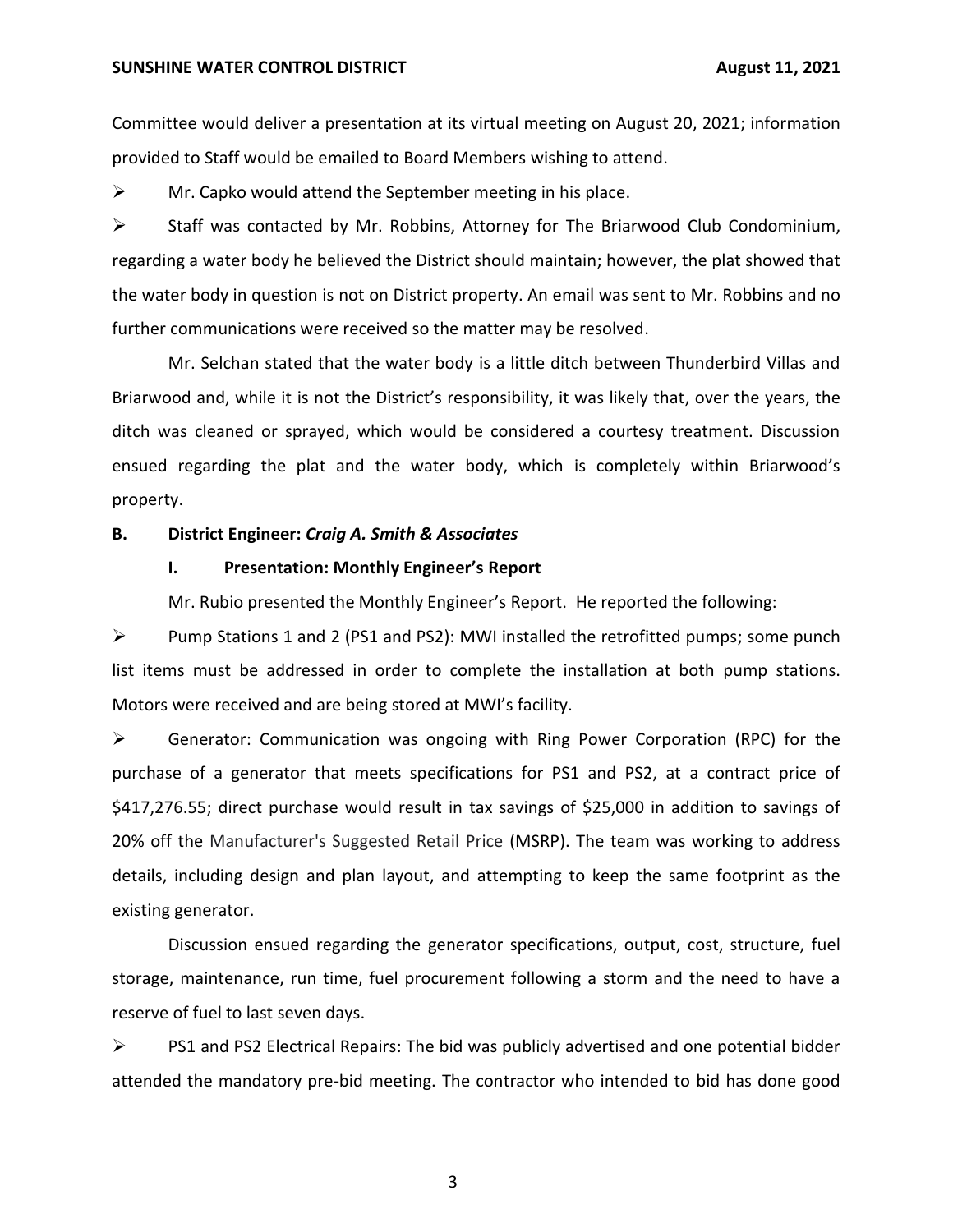#### **SUNSHINE WATER CONTROL DISTRICT AUGUST 2021**

 work for the District in the past. The bid would be considered and a decision would be made at an upcoming meeting.

 ➢ West Outfall Canal Phase 2B Improvements: The bid was publicly advertised and because no bidders attended the mandatory pre-bid meeting, Staff discussed reducing the scope of the project to avoid project delays. Removing the bridge work from the bid would reduce the probable cost by \$1.34 million; this cost would be realized in the next phase.

 Discussion ensued regarding the bidding process, reducing the scope of work in the bid package, and a Radise International (Radise) proposal for engineering of the intake bay. Mr. Rubio stated an addendum was sent to remove the mandatory pre-bid meeting attendance and to reduce the scope of the bid. Discussion ensued regarding the Radise proposal, construction and engineering costs and amounts already calculated for the project and budgeted items.

 Ms. Cerbone asked Mr. Rubio if, although there is no "apples to apples" comparison, his review of the cost amounts allowed him to recommend that the estimate is reasonable. Mr. Rubio replied affirmatively.

 Mr. Selchan stated he believed there were some underlying cost savings since the design work for PS2 would be applicable to PS1, given that the buildings have the exact same dimensions.

 Mr. Ortiz expressed support for the proposal, as discussed. Discussion ensued regarding the project, lack of bidders, amended bid proposal, earthwork versus excavation and solutions to be implemented to overcome issues identified by Dr. Worth during litigation. Mr. Selchan stated his preference to clean out under the bridge, when possible.

Mr. McKune expressed support for the plan, as discussed.

 **On MOTION by Mr. Ortiz and seconded by Mr. Prudhomme, with all in favor, authorizing the District Engineer to engage Radise International to perform the work described in the proposal in the Agenda Package, in the amount of \$44,745, was approved.** 

- **II. Permit Application(s)** 
	- **Knoblauch, 4060 N.W. 113th Avenue by Pristine Landscapes – Adding Boulders to Retain Erosion of Canal Bank and Soil to Level Area**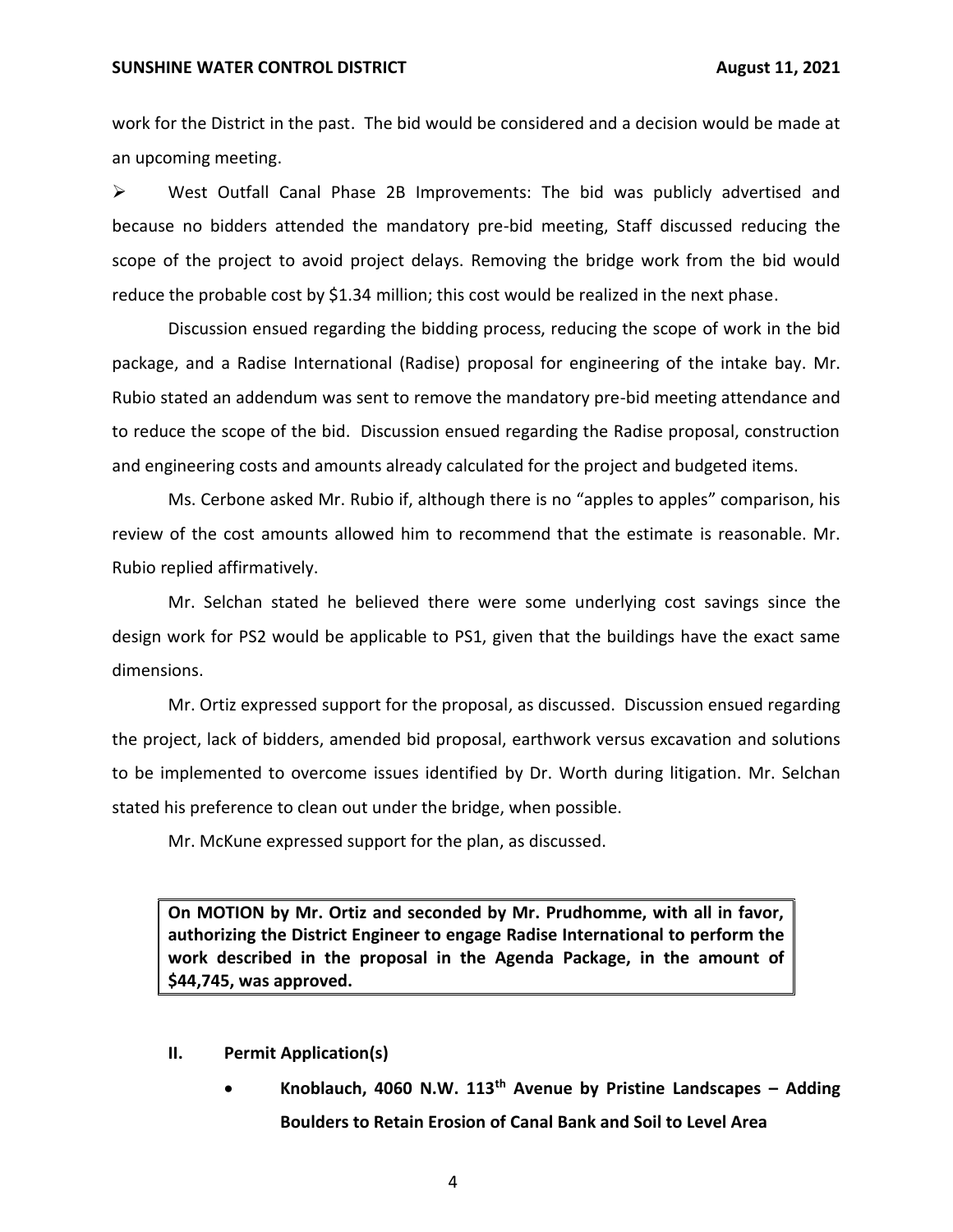Mr. Rubio presented the permit application for bank stabilization with fabric and boulders. A similar permit application was approved for the same landscaping company with the condition that future modifications would be performed at the property owner's expense.

The following change was made:

Special Condition 8: Add "at the property owner's expense"

 **On MOTION by Mr. Ortiz and seconded by Mr. Prudhomme, with all in favor, the CAS Project No. 15-1826 ROW Permit Application, submitted by Pristine Landscaping, on behalf of 4060 NE 113th Avenue, Coral Springs, Florida 33065, to install rip-rap with geofabric material, topsoil and sod along the bank to create a leveled surface, subject to the amended Special Conditions set forth in the August 4, 2021 recommendation letter, was approved.** 

## **C. District Engineering Consultant:** *John McKune*

 Mr. McKune expressed concern about the lack of interest from prospective bidders on District projects. Mr. Morera stated he was also concerned. Discussion ensued regarding past contractors and subcontractors and the increased demand for contractors throughout Florida.

## **D. District Field Supervisor:** *Cory Selchan*

Mr. Selchan reported the following:

 $\triangleright$  Since the last meeting, the District received over 14" of rain; typical rainfall for this time of year would be 6" to 7". On July 20, 2021, a storm delivered 4.92" of rain in less than an hour.

 Mr. Selchan stated that the water level rose over 2', very rapidly, leading a nearby resident to call the Mayor and express concern that the old golf course has too many street drains and too much impervious area and was now depositing more water in the canal than it can handle and it may flood her home. The City Engineer and the Public Works Director did not agree with her concerns and advised her that, if she wishes to pursue the matter, she must hire a consultant. She did not want to hire a consultant so she contacted the District. The District Engineer sent a response to the property owner and to the City addressing the concerns. While the East Basin gets extremely low due to wells and increased water demand, water was retained to meet the District's needs and fluctuates seasonally.

 ➢ Bike/Walk Path: A map was displayed showing the City's proposed path through the City, including proposed vehicle parking. Further updates would be provided as received.

5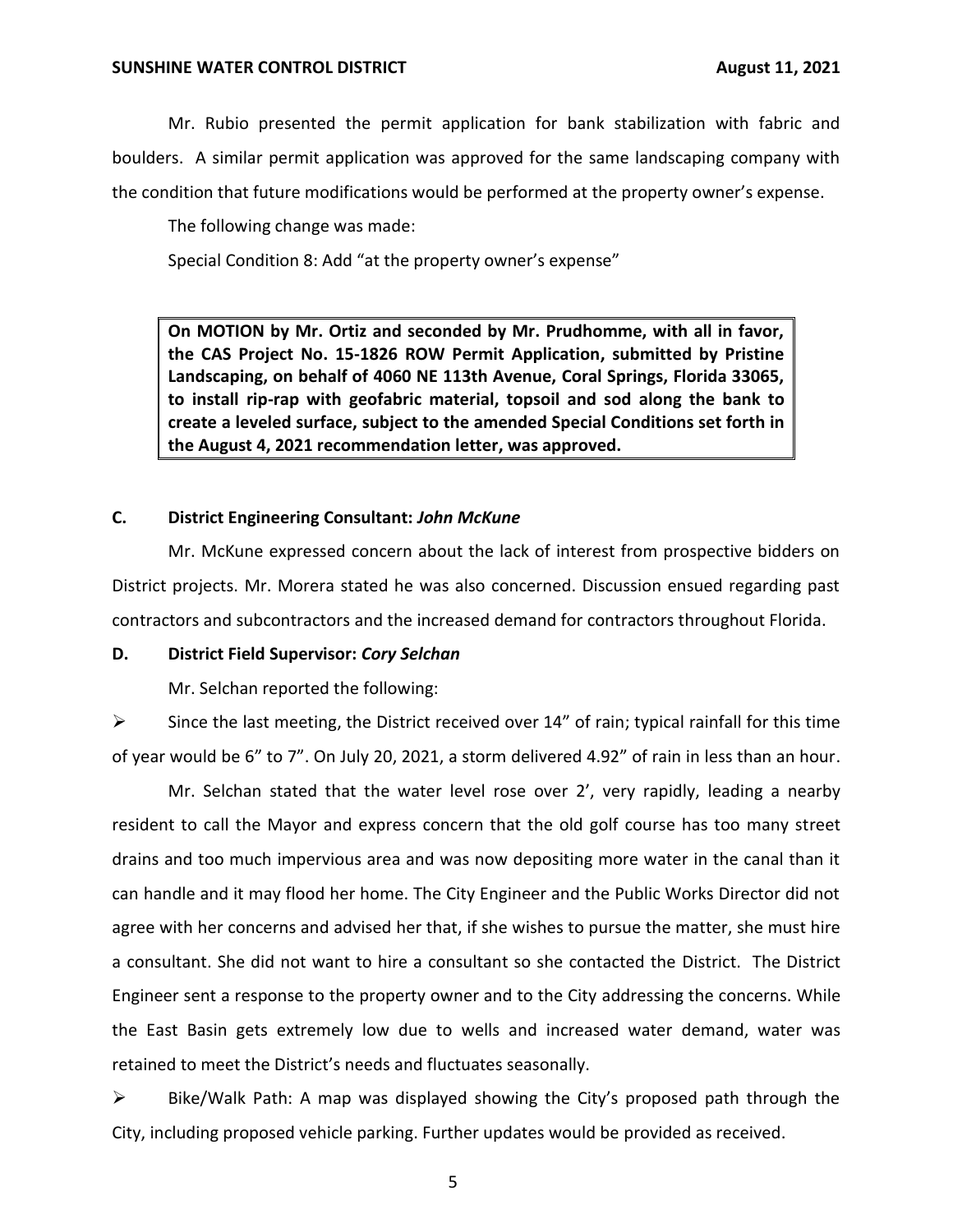## **E. District Manager:** *Wrathell, Hunt & Associates, LLC*

## **I. Updated Fiscal Year 2022 Proposed Budget**

 Ms. Cerbone distributed an updated version of the proposed Fiscal Year 2022 budget that included the bond refinancing information. The debt reduction resulted in less use of fund balance; the Fiscal Year 2022 budget would be adopted in September.

# **II. Obstructions Removal Agreement - Option 2 [Anthony Montagnino, 2900 NW 87 Terrace]**

 Ms. Cerbone stated a property owner requested an Option 2 Agreement. Two estimates were received and the District received two bids. With Board approval, the lowest priced bidder, EZ Growing Landscaping, at a cost of \$2,500, would be engaged. Discussion ensued regarding the bids, preference for responsive local vendors and the competitive bidding process.

 **On MOTION by Mr. Ortiz and seconded by Mr. Prudhomme, with all in favor, the Obstructions Removal Agreement - Option 2, with Anthony Montagnino, of 2900 NW 87 Terrace, and approving obstruction removal, in an amount not-to- exceed amount of \$2,500, was approved.** 

## **III. NEXT MEETING DATE: September 15, 2021 at 6:30 P.M.**

## • **QUORUM CHECK**

 Ms. Cerbone stated the next meeting would be held on September 15, 2021, one week later than usual, in order to take advantage of the Truth in Millage (TRIM) notice process for the non-ad valorem assessment on the tax bill.

## **NINTH ORDER OF BUSINESS Adjournment**

There being no further business to discuss, the meeting adjourned at 8:07 p.m.

[SIGNATURES APPEAR ON THE FOLLOWING PAGE]